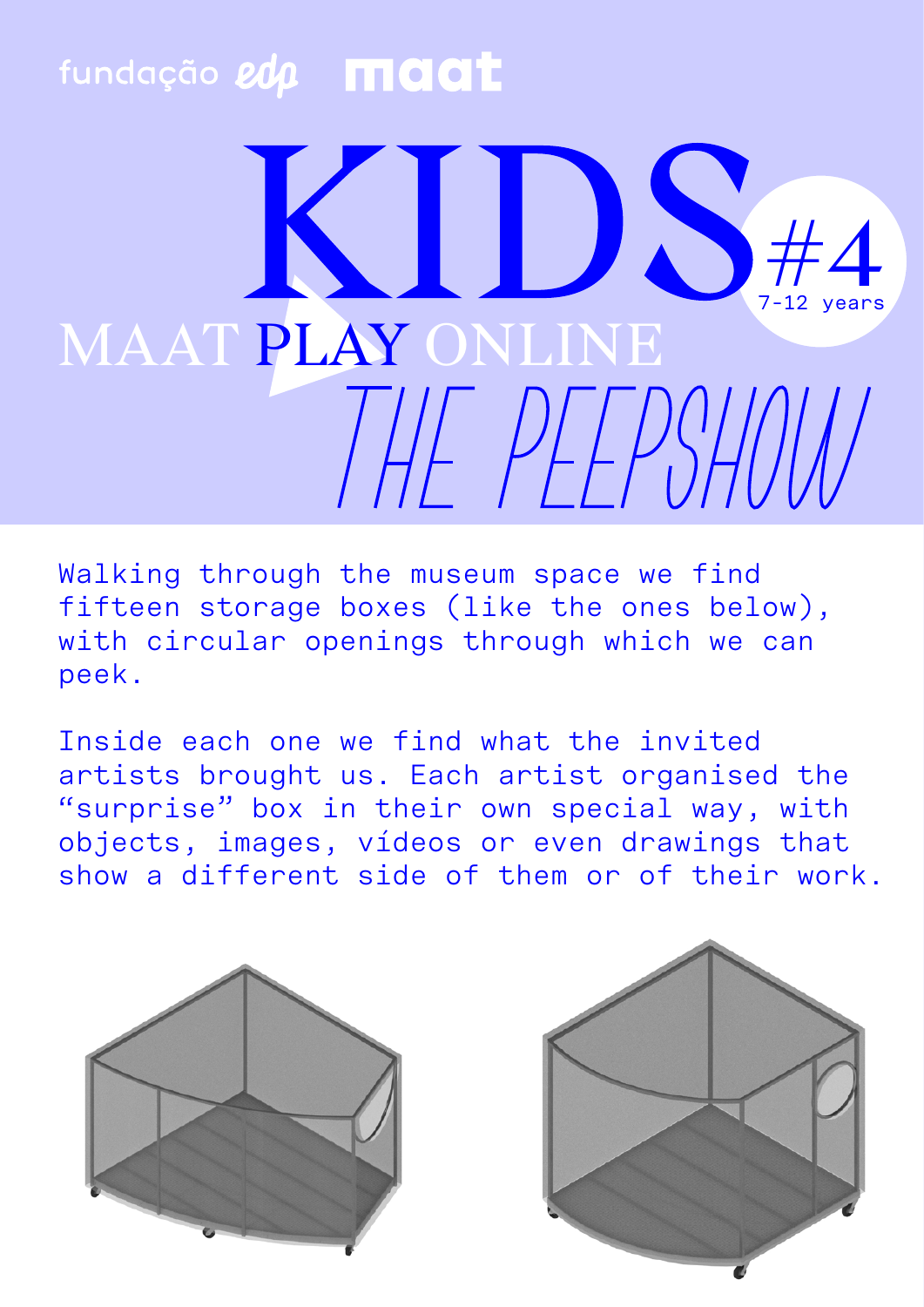Catarina Botelho created an image map for her storage box, just like something she would do on her studio space walls. She gathers images - her own and others taken by different authors - that she likes and that inspire her. She then displays them intuitively\*, so as to create connections and dialogues between them.



Imagem: © Catarina Botelho

Here we find two types of images: photographs the artist took for a project she recently developed on the outskirts of Barcelona and images of barricades she has been collecting overtime.

Does the image above belong to the first or second group?

Botelho's idea is to think about life in the city, how cities are organised, their rules and their limits. Can open and free spaces still be found in cities? Spaces without a clear function and where there appear to be no rules? It was on the cities' outskirts, in fields and wastelands (like the one above) that Catarina Botelho found the answer to this question.